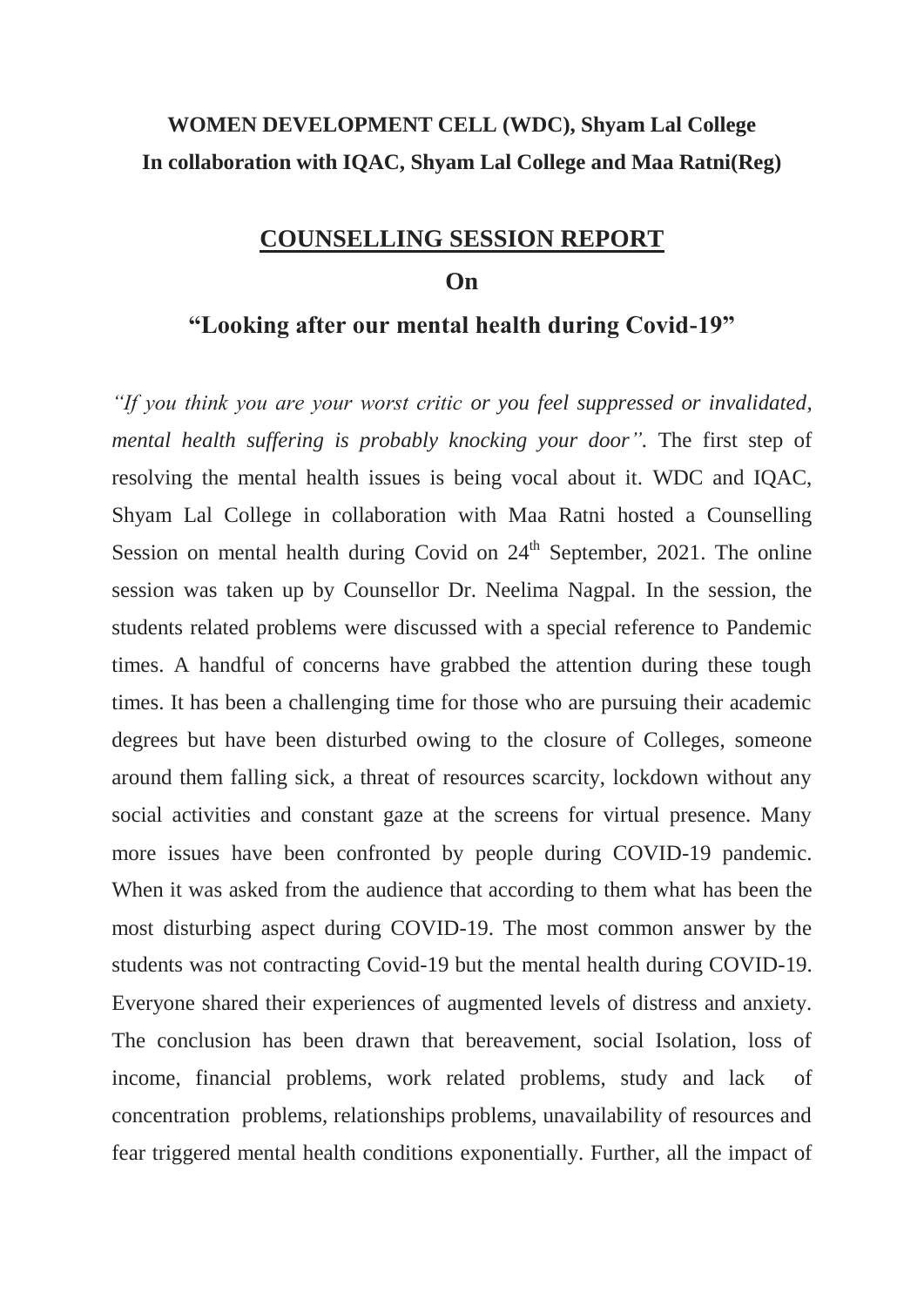quarantine and its effect on people's daily routine activities or livelihood has been introduced. The sudden death of friends, family members or loved ones due to COVID-19 has ruined conditions in so many families. As a result, there is fall in emotional quotient and a sense of suicidal tendency has also gone up in parallel.

In this grim situation, some self-care strategies have been mentioned explicitly to deal with mental health crises. It has been constantly advocated that everyone should take care of their mind and body. One of the students from the audience asked on how to take care of our body and mind on daily basis. It was recommended to keep our mind and body healthy. Health is not just what we eat healthy, or get enough sleep, or limit screen time, or practice some exercises, relax or rejuvenate ourselves or to meditate. However, it also includes what we read, what we breathe, what we perceive, whom we accompany.

The discussion extended to mention some remedies on how to reduce stress when the situations trigger. It's been suggested to everyone to follow their regular routine , limit exposure to negative news media, involve yourself in creative activities, focus on positive thoughts and make connections stronger with family members. We should avoid talking about the virus with people who tend to be negative or who reinforce and ramp up your fears. Turn to the people in your life who are thoughtful, level-headed, and good listeners. After the session was over everyone felt strong feelings to fight with mental health crises. Everyone is ready to cope up with life ongoing challenges with all suggested self-care strategies. The session saw the participation of 19 students who came forward to discuss their issues and concerns.